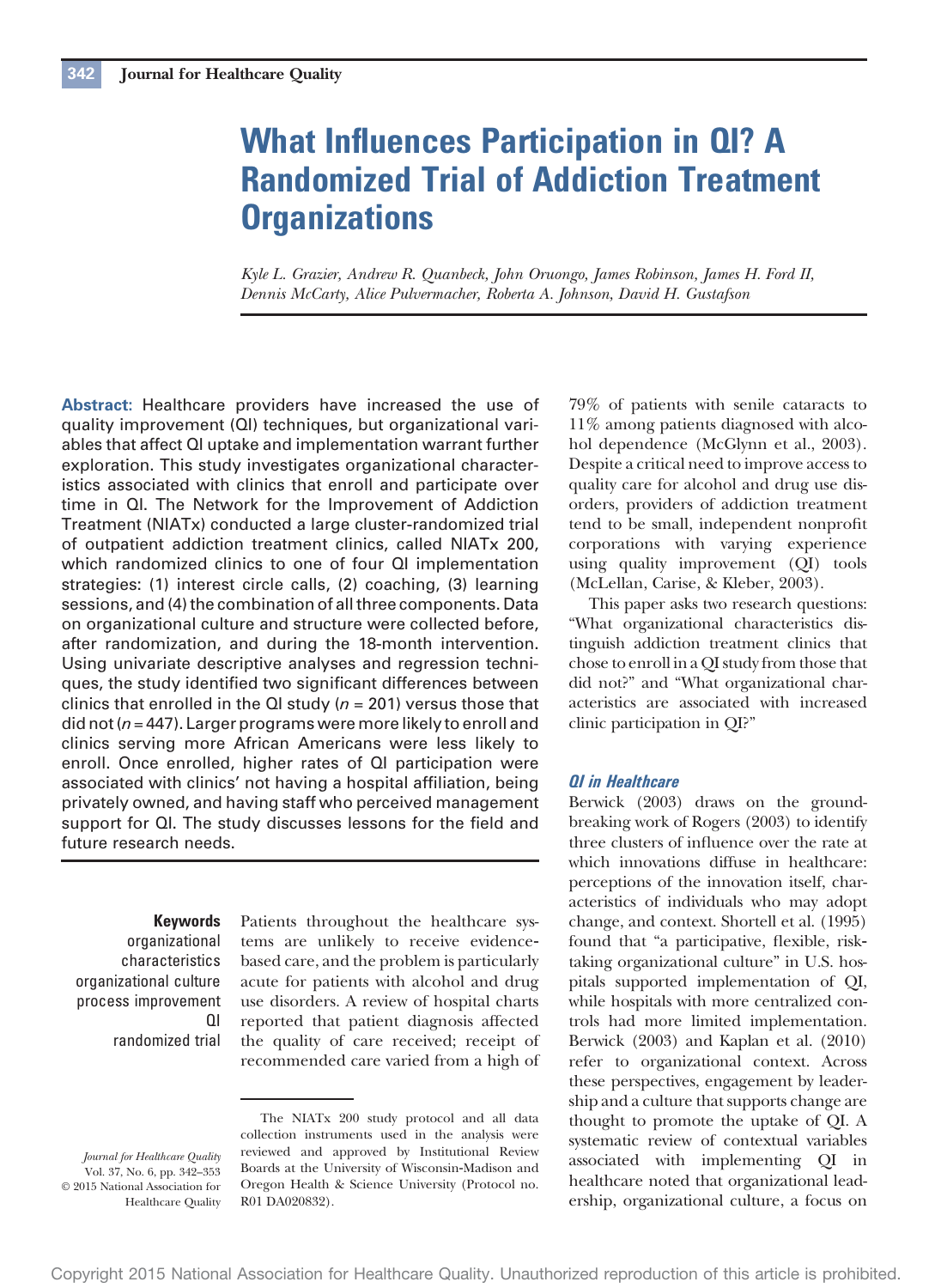data‐driven systems of change (Wisdom et al., 2006), and experience with QI all supported successful QI initiatives (Kaplan et al., 2010).

Damschroder et al.'s (2009) Consolidated Framework for Implementation Research (CFIR) describes five domains of implementation theory in healthcare settings: intervention characteristics, outer setting (e.g., patient needs and resources), inner setting (e.g., culture, leadership engagement), characteristics of the individuals involved, and the process of implementation (e.g., planning, evaluation). The CFIR framework has been extended to assess implementation research in settings that treat alcohol and drug use disorders (Damschroder & Hagedorn, 2011). We drew upon the CFIR framework in selecting survey instruments to assess aspects of QI implementation in this study.

#### QI in Addiction Treatment

Publicly funded specialty clinics provide most addiction treatment in the United States (Horgan & Merrick, 2001). They serve an average of 47 patients/day (Substance Abuse and Mental Health Services Administration [SAMHSA], 2012b). The system consists of roughly 14,000 clinics, with 81% providing outpatient treatment (SAMHSA, 2012b). Of the estimated 23 million Americans who need addiction treatment, less than 10% receive treatment in any given year (SAMHSA, 2012a). People seeking treatment often face obstacles such as burdensome paperwork, financial screening, and long waits (Ford et al., 2007) that discourage many from getting treatment. Licensure and accreditation generally require that QI plans be in place, and 93% of 749 addiction treatment clinics surveyed from 2002 to 2004 reported having a QI plan, but the plans had little influence on clinical practice (Fields & Roman, 2010). Clinics, moreover, close at high rates and have high staff turnover (Johnson & Roman, 2002; McLellan et al., 2003).

Studies of organizational influences on implementing QI in addiction treatment facilities show mixed results. Larger addiction treatment centers were reported by some to be more likely to implement QI (Knudsen, Ducharme, & Roman, 2007; Knudsen & Roman, 2004), while an analysis of programs participating in a national research network found a negative relationship between size and QI (Ducharme, Knudsen, Roman, & Johnson, 2007). Corporate structure (for‐profit vs. not‐for‐ profit) also has inconsistent relationships with the use of QI (Ducharme et al., 2007; Knudsen et al., 2007; Knudsen & Roman, 2004). Roman and colleagues observed a strong need for leadership on implementation to counteract the tendency of clinics to discontinue evidence‐based practices after adopting them (Roman, Abraham, Rothrauff, & Knudsen, 2010). An analysis of the NIATx 200 data may clarify relationships because of the large pool of eligible clinics ( $n = 648$ ) and the number of participating clinics  $(n = 201)$ .

#### The NIATx 200 Study

Since 2003, NIATx (formerly the Network for the Improvement of Addiction Treatment) has used systems engineering techniques to study problems of access to and retention in addiction treatment. NIATx 200 (Gustafson et al., 2013) is the largest study of QI conducted in addiction treatment. A cluster‐randomized trial tested four methods of disseminating QI in 201 addiction treatment clinics in five states. Although NIATx 200 was not specifically designed to address the research questions raised in this study, the data gathered permit an analysis of characteristics associated with clinics that opt to undertake QI.

#### Methods

The research team worked with the state agencies that coordinate services and manage federal funds for addiction treatment in Massachusetts, Michigan, New York, Oregon, and Washington to recruit sites to participate in the NIATx 200 trial. Within the five states, 648 clinics met eligibility criteria (they provided outpatient or intensive outpatient care, reported 60 or more admissions per year, and did not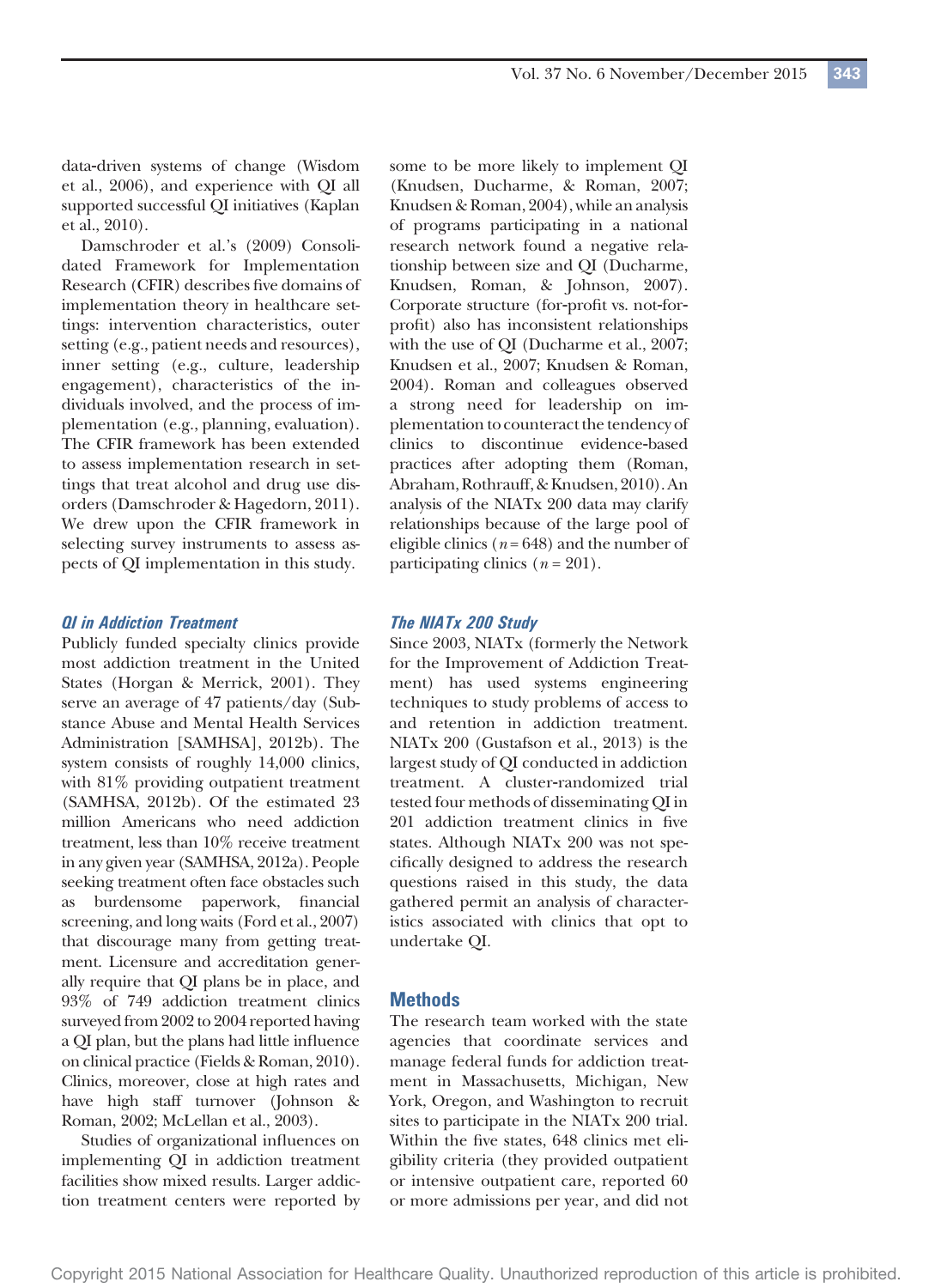have prior experience with NIATx). New York State excluded clinics in metropolitan New York City because they were participating in a related QI initiative. State agencies invited eligible providers to recruitment meetings to learn about the trial. Nine half‐day recruitment meetings were held in the five states. A standard agenda was used at each recruitment meeting (Figure 1). At the end of each recruitment meeting, clinics had the opportunity to sign up for the study. During the 6‐month recruitment period, 201 clinics enrolled in the study and were randomly assigned to the four study interventions (Quanbeck et al., 2011).

The four study conditions incorporated strategies frequently used in QI initiatives and learning collaboratives: (1) interest circle calls, (2) coaching, (3) learning sessions, and (4) the combination of the three conditions (Gustafson et al., 2013). The goals of NIATx 200 were to reduce waiting time to treatment, increase retention in care, and increase the number of new patients treated annually (Gustafson et al., 2013). All organizations had the same goals during each 6‐month period of

Figure 1. Definitions. **Definitions Enrollment: Eligible clinics that** applied to the NIATx 200 QI program (yes/no). Participation: Number of clinic encounters in the assigned intervention (number of hours of actual participation vs. number of hours of participation available).

the 18‐month intervention. For example, each clinic, regardless of intervention arm, concentrated on reducing waiting time during months 1–6 of the 18 months (Gustafson et al., 2013).

#### Design and Sample

For the first research question, "What organizational characteristics distinguish addiction treatment clinics that chose to enroll in the NIATx 200 quality improvement study from those that did not?," we analyzed each of the 648 eligible clinics that made a decision about enrolling in the NIATx 200 trial. This outcome is considered a binary variable (enroll/not enroll). For the second research question, "What organizational characteristics are associated with increased clinic participation in the NIATx 200 initiative?," we examined each clinic's level of participation in the study's QI activities during the 18‐month intervention period. Each intervention consisted of a predefined set of activities. We assessed participation at the clinic level, without considering the number of staff at the clinic who took part. For example, a clinic that participated in a coach site visit and all 18 monthly calls would have 23 total participation hours in this intervention (see Table 1).

#### Data and Measures

Data used in the analysis were collected by the larger NIATx 200 study before recruitment, before randomization, and during the 18‐month intervention period.

Before recruitment started, states provided a common set of data on eligible clinics, including the percentage of patients served who were male, African American, and referred from the criminal justice system. These data were collected in part because they are part of the Treatment Episode Data Set (TEDS), which is the standard, minimal dataset required by the federal government for all clinics that receive public funding. Public funding was an eligibility criterion of NIATx 200. Clinic locations were classified as rural, semiurban, or urban using the U.S. Department of Agriculture Rural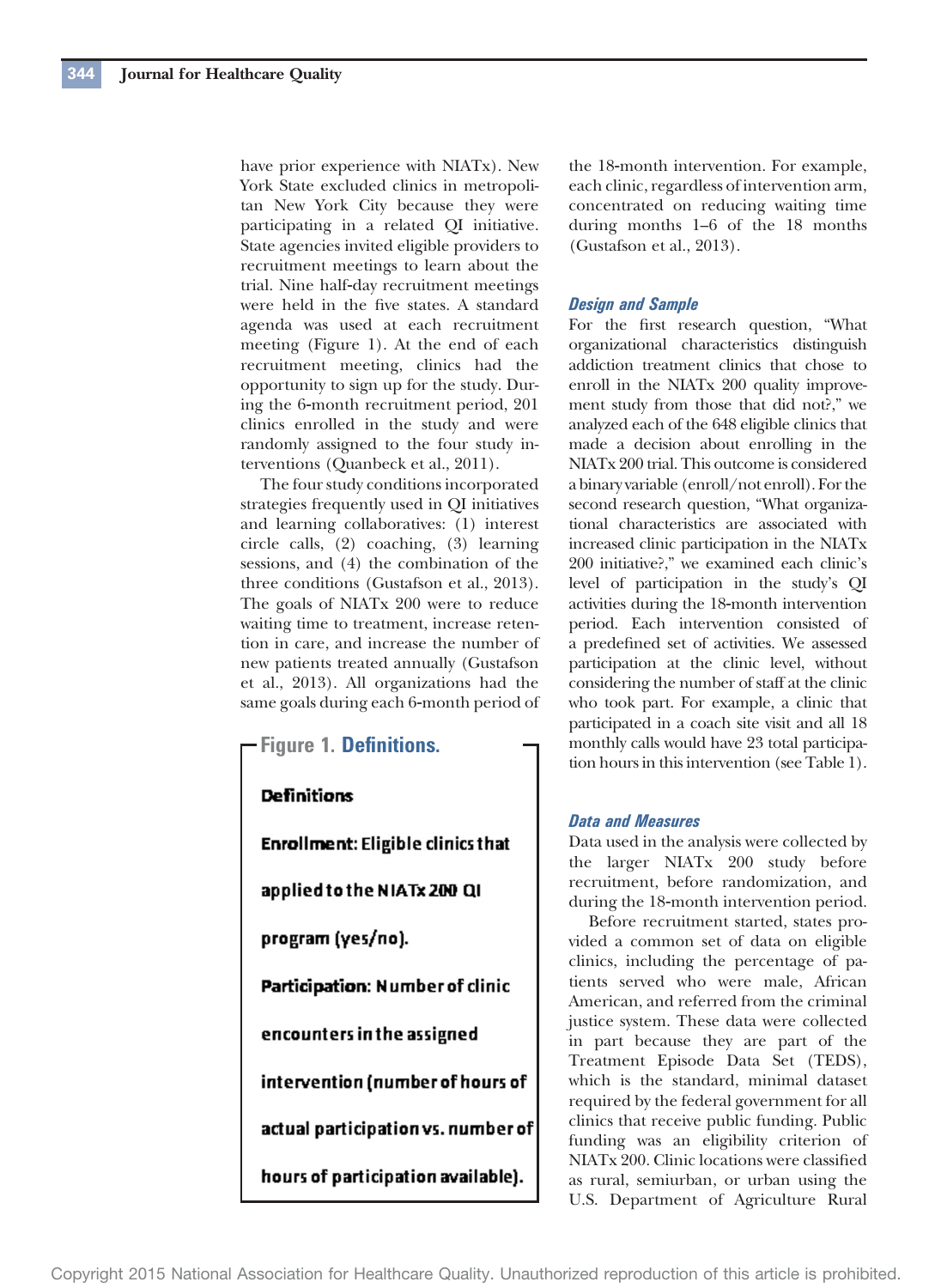| Participation Hours <sup>®</sup>              | Interest Circle Calls <sup>†</sup> Coaching <sup>‡</sup> Learning Sessions <sup>§</sup> Combination <sup>  </sup> |      |      |      |
|-----------------------------------------------|-------------------------------------------------------------------------------------------------------------------|------|------|------|
| Average                                       | 6.0                                                                                                               | 13.5 | 25.7 | 43.1 |
| Standard deviation                            | 3.8                                                                                                               | 5.1  | 9.7  | 16.2 |
| Maximum possible                              | 18                                                                                                                | 23   | 34.5 | 75.5 |
| Percent of maximum participation <sup>#</sup> | 33%                                                                                                               | 59%  | 74%  | 57%  |
| No. of clinics allocated                      | 49                                                                                                                | 50   | 54   | 48   |

# Table 1. Clinic Participation Hours by Intervention

\* Hours of participation per clinic, unweighted by the number of clinic staff members participating from each clinic. The interest circle calls group, with 18 maximum possible hours of participation, was conceived as a type of control group for comparison.

† The interest circle call group received content via 18 one‐hour calls.

‡ Participation in the coaching intervention consisted of one half‐day site visit lasting 5 hr, followed by 18 one‐ hour monthly calls.

§ Learning session participation occurred in three sessions. The first provided 8.5 hr of content in 1 day. The second and third provided 13.5 hr of content delivered over 2 days.

k Participation in the combination arm included opportunities to participate in interest circle calls, coaching, and learning sessions. The total available participation hours equals the sum of hours for each of the other three study interventions.

 $^{\#}$ The percent of maximum participation is determined by the count of the number of clinics that participated in all intervention opportunities divided by the total number of clinics in the intervention arm.

Urban Continuum Code (RUCC) website. Private‐versus‐public ownership was validated from websites for all eligible clinics. Accreditation was self‐reported by the providers and verified using information from the websites of six accreditation organizations. Clinics that enrolled in the study also completed an application with questions on ownership, affiliation (hospital based, freestanding, or other), for‐profit status, and Internet availability for staff.

Management survey. Bloom and Van Reenen (2007) developed a management survey to determine if differences in manufacturing firms' management practices could help explain significant and persistent differences in levels of productivity observed between manufacturing firms in the same industry. McConnell et al. (2009) adapted this survey for use by addiction treatment clinics and tested it in more than 200 outpatient clinics during the NIATx 200 study. Each clinic is rated on a scale from 1 (worst) to 5 (best) on each of 14 management practices (see Figure 2). Averaging scores from each practice resulted in an overall management score. The management score was used as a stratification variable in the NIATx 200 randomization process.

The survey was collected during a telephone interview administered during baseline data collection. To test for measurement error in the scoring of management practices, a subset of 14 interviews was double scored. One researcher conducted the interview and scored the clinic's management practices using the survey template while a second researcher listened remotely and scored independently. The correlation coefficient between the two scores was  $.80$  ( $p < .01$ ), indicating a strong degree of agreement between the two ratings (McConnell et al., 2009). Ninety‐six percent of participating clinics completed the management survey.

Organizational change manager. Before randomization, clinic staff completed a survey that included the 15‐factor Organizational Change Manager (OCM; Gustafson et al., 2003), which uses a Bayesian model to estimate the probability of successful organizational change (see Figure 3). Each factor consists of four questions rated on a 5‐point scale (strongly agree, agree, disagree, strongly disagree,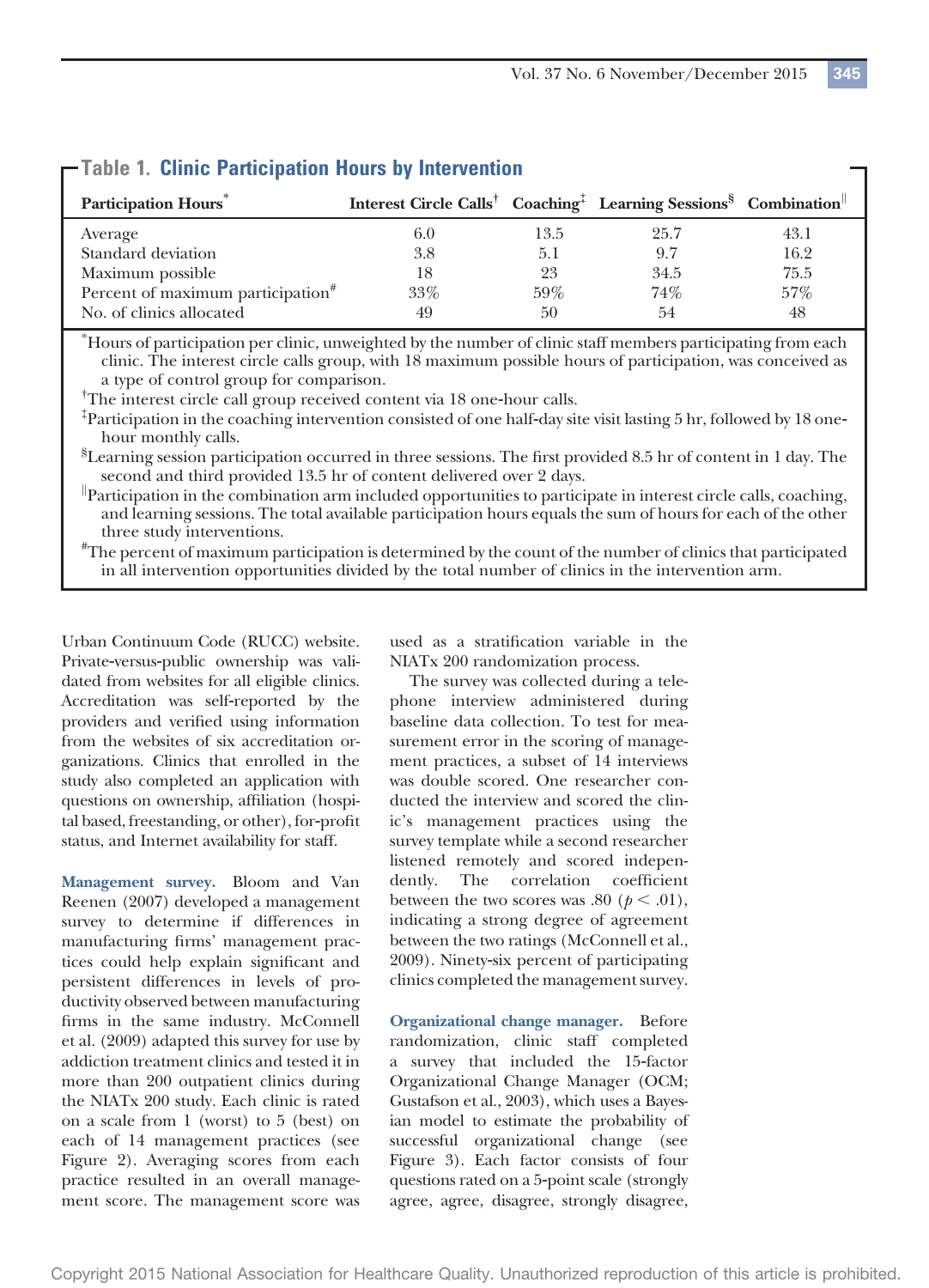| Figure 2. Management Practices Evaluated in the Management Survey. $\neg$ |
|---------------------------------------------------------------------------|
|                                                                           |
| 1. Attention given to client intake.                                      |
| 2. Attention given to client retention.                                   |
| 3. Structure of quality improvement program.                              |
| 4. Types of data collected for performance tracking.                      |
| 5. Use of data for performance review.                                    |
| 6. Feedback within the organization.                                      |
| 7. Attention given to reaching programmatic goals.                        |
| 8. Range of goals set for program.                                        |
| 9. Difficulty of goals set for program.                                   |
| 10. Clarity of goals set for program.                                     |
| 11. Bonus/Reward system for employees.                                    |
| 12. Managing underperformance.                                            |
| 13. Promotion mechanisms.                                                 |
| 14. Attention given to keeping the best employees.                        |
|                                                                           |

don't know/not sure). The OCM alpha ranges from .775 to .937 across the 15 factors. Analysis indicates strong inter‐rater reliability ( $R^2 = 0.72$ ) and that the OCM predicts successful improvement initiatives

80% of the time (Olsson et al., 2003). Questions related to implementation representing three of the OCM's 15 factors—were excluded because the focus of the analysis is baseline readiness to

# Figure 3. Organizational Change Manager (OCM) Survey Constructs.

1. The Executive Sponsor [Executive Director, CEO, or COO] carefully selected the project.

2. The Executive Sponsor provided very clear aims for the project.

3. The Change Leader [the day-to-day leader given the job of making the QI project succeed] was committed to making the project successful.

4. The Change Leader had substantial prestige in the organization.

5. If successful, the project would help the organization meet key objectives.

6. Leaders spent their time and resources to remove obstacles when they arose.

7. Appropriate clinical staff were informed and involved.

8. Opinion leaders [staff members widely respected by other staff members] were kept informed and involved.

9. Opinion leaders openly endorsed the project.

10. Opinion leaders disliked the status quo.

11. Opinion leaders believed change was essential.

12. In preparation for the project, the project team had compiled and presented data that proved the problem's severity.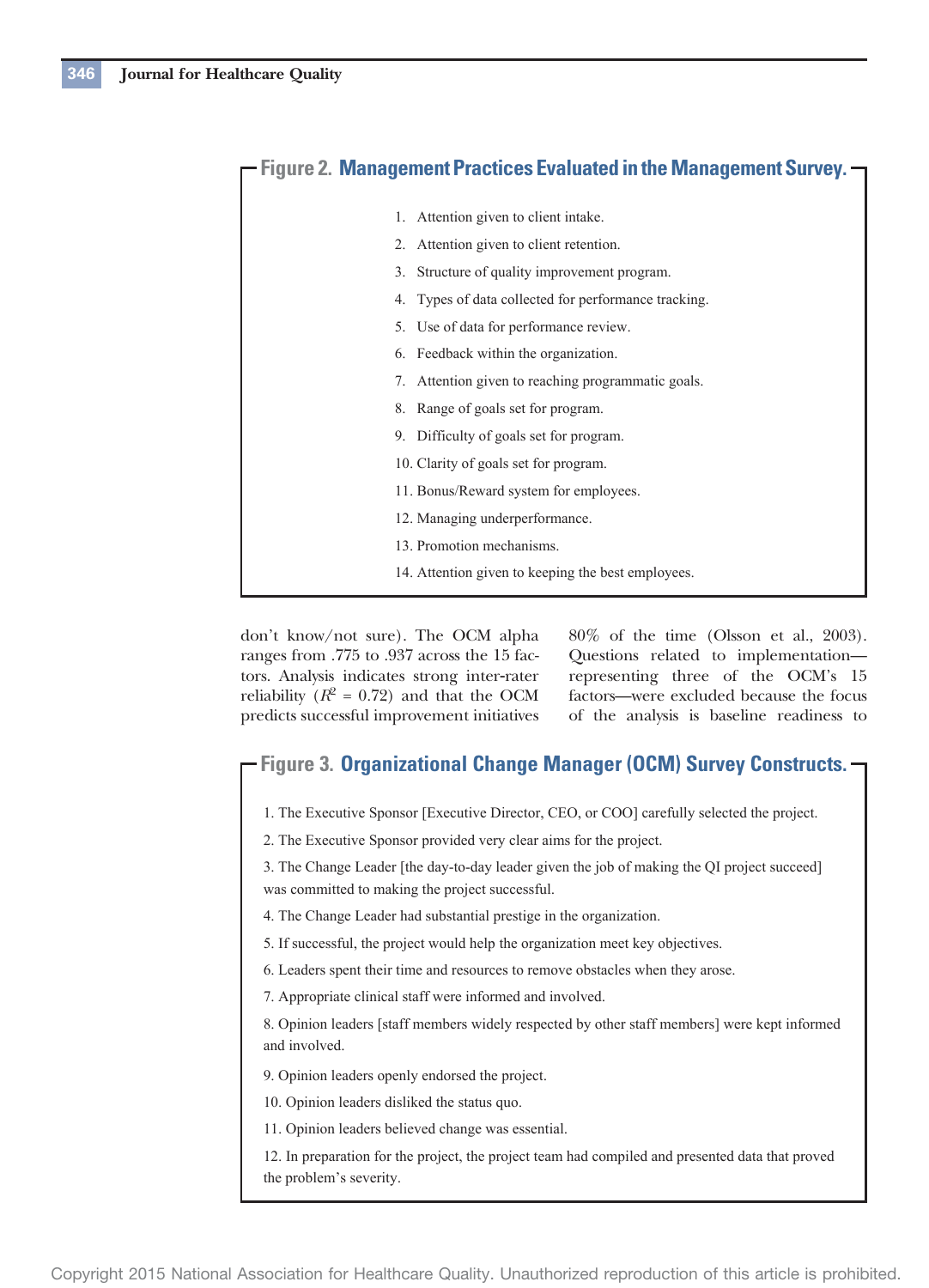change rather than implementation (see Figure 3). The OCM was part of a staff survey completed by clinical, managerial, and administrative staff members familiar with the NIATx 200 project. Each survey response included information that identified the clinic and provided information about the respondent, including job function, race, gender, and ethnicity. The OCM was collected as part of a staff survey that we asked 10 staff members at each clinic to complete.

Each clinic's designated change leader was responsible for distributing the survey to staff members, who had the option of filling out the survey online or on paper. Responses were anonymous. Ninety‐five percent of participating clinics returned one or more surveys at baseline. The mean number of responses was 8.2 with a standard deviation of 3.8 per clinic.

#### Analysis

Univariate descriptive analyses (chi‐square and *t*-tests) assessed differences between enrolled and not‐enrolled sites. Power calculations for the larger NIATx 200 trial were based on anticipated changes in waiting time (one of the primary outcomes of the original study), and these power calculations set the recruitment goal of 200 clinics. The  $p$ -values reported in Tables 3 and 4 reflect the volume of data available. The analysis was exploratory; that is, not intended to confirm the significance of factors hypothesized before the study.

The participation measure counted encounters between QI activities and each clinic in the assigned interventions (see Table 1). Participation in each study intervention (interest circle calls, coaching, and learning sessions) was measured separately and assigned a value of"high" or "low" based on the number of events in which the clinic participated. Activities in the combination intervention were separated by type (interest circle calls, coaching, and learning sessions) and added to the participation total for each of the three interventions. The threshold for high participation varied by intervention type and was set to produce roughly the same percentage of high participants within

each type. To understand the extent to which individual clinics participated in the QI efforts to which they were randomized, the study team used regression techniques to analyze the number of encounters with the intervention in 18 months. We fit a stepwise logistic regression model of clinic participation. In the first step, we modeled overall participation as a function of our independent variables, deleting characteristics with  $p$ -values greater than 0.05. In the second step, we retained the significant characteristics from the first step and examined the impact of each of the management survey and OCM survey items included in the analysis. We again used stepwise elimination of insignificant items. By design, there was no significant additive effect in the model associated with the type of intervention, because we sorted clinics into "high" and "low" groups within each intervention (interest circle calls, coaching, learning sessions, and combination). Nevertheless, we included the intervention type as a candidate variable at the beginning of the stepwise regression process and confirmed that it was statistically insignificant. To offset, in part, the increased likelihood of false positives associated with repeated testing, we retained only items with  $p$ -values less than .01.

#### **Results**

Table 2 provides an overview of the recruitment efforts within each state. Based on geography and travel distance, the number of meetings varied by state. Overall, 37% of eligible agencies agreed to participate in the study. The recruitment percent varied by state. It ranged from 52% in State 1 to 19% in State 5. We also tracked the number of days between therecruitment meeting and each clinic's submitting an application. The results indicate that 95 of the 201 clinics participating in the study enrolled at the recruitment meeting. Another 40 clinics enrolled within 30 days of the recruitment meeting. To recruit the remaining agencies, we worked closely with our state partners, who used personal contacts, phone calls, and e‐mails to assist with recruitment.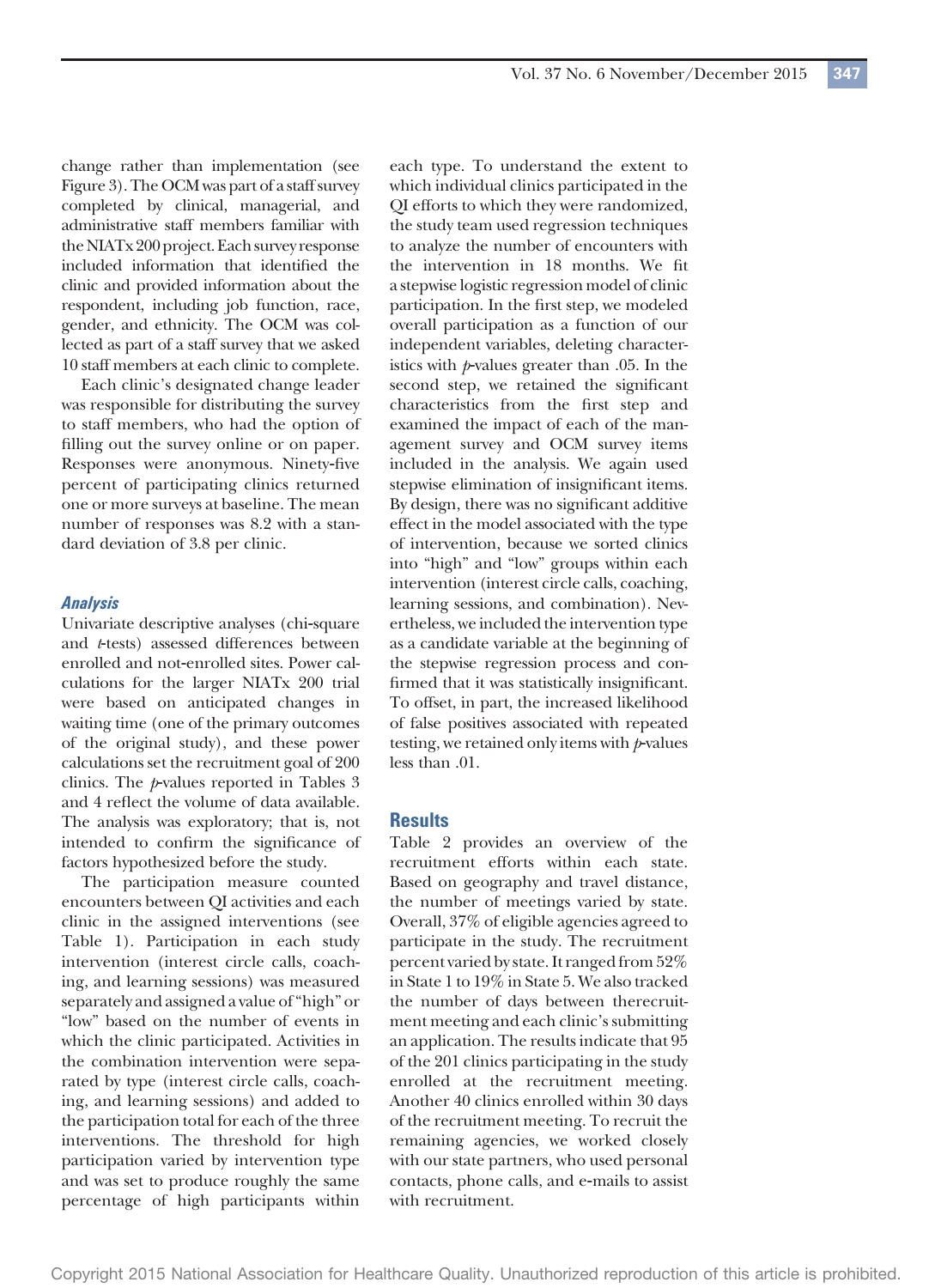|                                                        | State 1  | State 2        | State 3 | State 4  | State 5        | Total |
|--------------------------------------------------------|----------|----------------|---------|----------|----------------|-------|
| Number of recruitment meetings                         | 2        |                | 3       |          | $\overline{2}$ | 9     |
| Number of eligible agencies                            | 82       | 140            | 221     | 90       | 115            | 648   |
| Number of agencies recruited and filed<br>application  | 43       | 52             | 55      | 37       | 52             | 239   |
| Percent recruited of eligible sites                    | $52.4\%$ | $37.1\%$       | 24.9%   | $41.1\%$ | $45.2\%$       | 36.9% |
| Number of agencies in the study                        | 43       | 42             | 41      | 37       | 38             | 201   |
| Percent in study of eligible sites                     | 52.4%    | $30.0\%$       | 18.6%   | $41.1\%$ | 33.0%          | 31.0% |
| Days from recruitment meeting to application submitted |          |                |         |          |                |       |
| $0 \text{ days}$                                       | 15       | 28             | 23      | 18       | 11             | 95    |
| $1-14$ days                                            | 4        | $\overline{2}$ | 7       | 3        | 3              | 19    |
| $15-30$ days                                           | 6        |                |         | ד        | 6              | 21    |
| 30 days or more                                        | 18       | 11             | 10      | 9        | 18             | 66    |

## Table 2. Overview of Recruitment Efforts

Table 3 summarizes the characteristics for clinics that enrolled versus those that were eligible but did not enroll, and identifies characteristics that were significantly different between the groups. Compared with all eligible clinics, those enrolled in NIATx 200 were larger (by approximately 100 additional annual admissions) and served a smaller proportion of African Americans (by approximately 5 percentage points). Enrolled and not-enrolled clinics were similar in the percentage of patients referred by the criminal justice system, the

percent of males served, ownership, accreditation, and type of location.

To assess whether there was an interaction between the intervention type and the other model factors (hospital‐based, privately owned, and management support), we refit the model to each group of clinics by intervention type. While there was some variation in the estimated model factor effects, the pattern of the effects was similar for each intervention group. Hospital‐based clinics consistently exhibited a negative correlation with

┑

|                                                                    | Enrolled $(n = 201)$<br>Mean $(SD)$ | Not Enrolled $(n = 447)$<br>Mean $(SD)$ | $p$ -Value |
|--------------------------------------------------------------------|-------------------------------------|-----------------------------------------|------------|
| <b>Structure</b>                                                   |                                     |                                         |            |
| Size (number of publicly funded patients at<br>baseline)           | 391 (381)                           | 297 (246)                               | .001       |
| Clinic accreditation                                               | $39.5\%$                            | $39.1\%$                                | .936       |
| Private ownership                                                  | 81.5%                               | 84.3%                                   | .379       |
| Patient population                                                 |                                     |                                         |            |
| Percent of male patients                                           | 65 (11)                             | 67 (13)                                 | .094       |
| Percent of African American patients                               | 13 (16)                             | 18(23)                                  | .001       |
| Percent of patients referred by the criminal<br>justice department | 44 (21)                             | 46(23)                                  | .135       |
| Geographic location                                                |                                     |                                         |            |
| Rural/urban                                                        |                                     |                                         | .157       |
| 1 Urban                                                            | 82.6%                               | 81.9%                                   |            |
| 2 Suburban                                                         | 8.2%                                | $5.1\%$                                 |            |
| 3 Rural                                                            | 9.2%                                | 13%                                     |            |

# Table 3. Descriptive Characteristics of Enrolled versus Not‐Enrolled Clinics

Copyright 2015 National Association for Healthcare Quality. Unauthorized reproduction of this article is prohibited.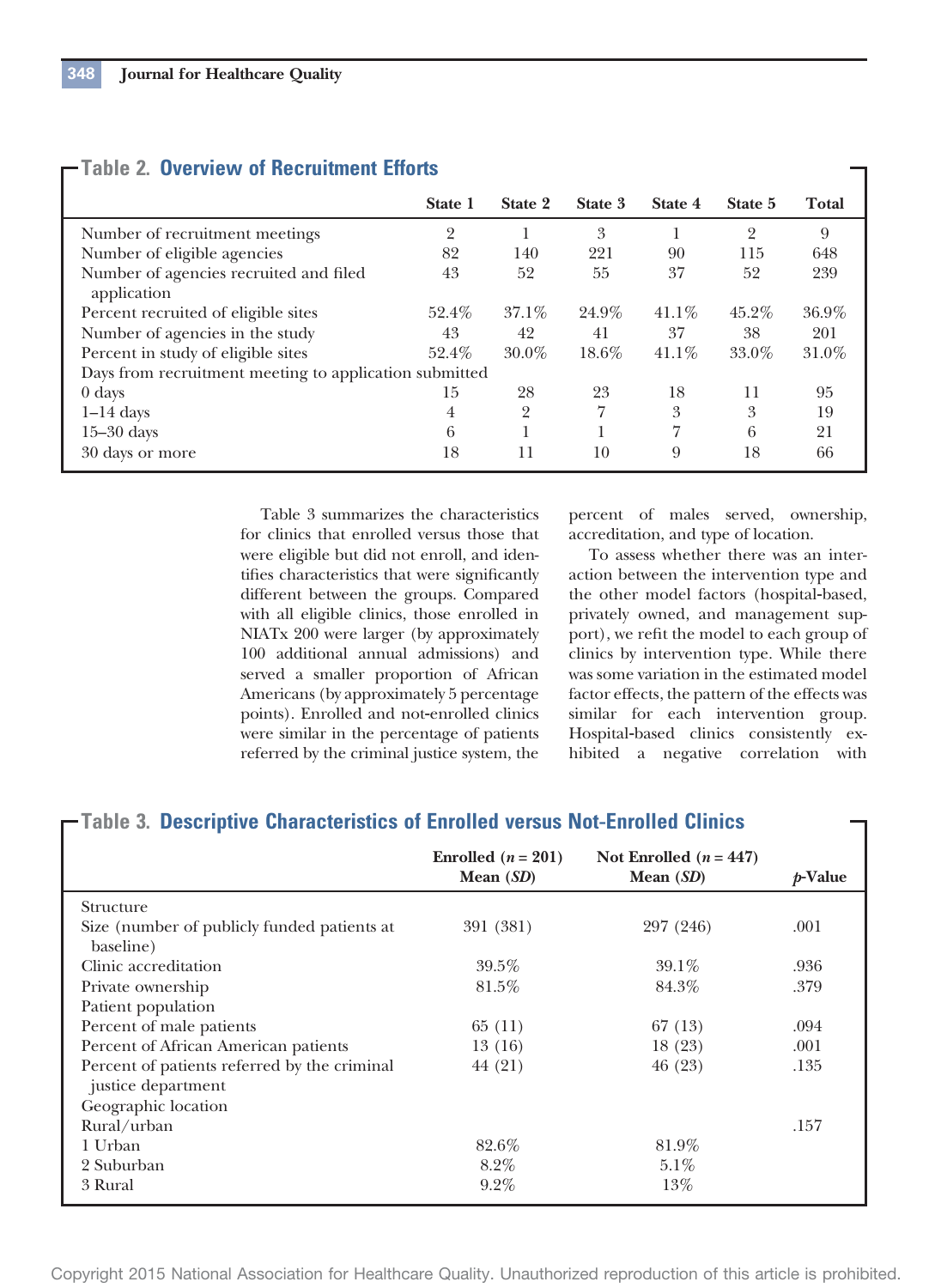|                                                                                                                    |          | <b>Intercept Hospital Private</b> |       | Mgmt.<br><b>Support</b> | <b>Clinics with High</b><br>Participation |
|--------------------------------------------------------------------------------------------------------------------|----------|-----------------------------------|-------|-------------------------|-------------------------------------------|
| Overall time period                                                                                                |          |                                   |       |                         | 58%                                       |
| $(18$ months)                                                                                                      |          |                                   |       |                         |                                           |
| Estimate                                                                                                           | $-4.319$ | $-0.870^*$                        | 0.700 | 1.263                   |                                           |
| Standard error                                                                                                     | 1.636    | 0.342                             | 0.324 | 0.483                   |                                           |
| $p$ -Value                                                                                                         | .008     | .011                              | .031  | .009                    |                                           |
| $Exp$ (coeff)                                                                                                      | 0.013    | 0.419                             | 2.014 | 3.536                   |                                           |
| $*$ These values are odds ratios. For example, the bospital odds ratio of 0.419 means that the odds of a bospital- |          |                                   |       |                         |                                           |

### Table 4. Logistic Regression Results of Participation

ds ratios. For example, the hospital odds ratio of 0.419 means that the odds of a hospital based site participating at a high level are 0.419 times the odds of a nonhospital‐based site participating at a high level. On average, the odds that a site participates at high level increases by a factor of 3.536 for each unit increase in the OCM management support score.

participation. Private ownership exhibited negative correlation with participation in interest circles and learning sessions, and a lack of correlation with participation in coaching. High scores on the OCM item related to management support were consistently correlated with higher participation in all of the intervention activities. In fact, the estimated effect of management support from the OCM was greater when estimated for each of the three intervention types separately than when estimated for all clinics combined. So, there was no indication that intervention type significantly confounded the estimates of the effects of the model factors.

Table 4 presents the logistic regression results for participation across the entire study period (18 months). Significant predictors of participation are hospital affiliation and private ownership, and one OCM item under the heading of management support. Overall, clinics without a hospital affiliation were more likely to participate, as were privately owned clinics. Clinics whose staff indicated that the project would help meet organizational goals had greater participation.

### **Discussion**

The study found associations between participation in QI and several organizational characteristics. Two characteristics were associated with enrollment: larger size and serving fewer African American patients.

Three characteristics were associated with participating in QI: hospital affiliation and private ownership were negatively associated with participation, and staff members' perception that management supports the goals of the QI project was positively associated with participation.

Questions designed to assess management quality did not provide information related to participation. However, staff members' perception of management support for change was positively associated with participation. This may suggest that managers need to communicate, effectively and continuously, their support for QI. Implementing a staff‐wide survey such as the OCM before embarking on a QI project might help project planners identify organizations that would benefit from more visible support from management for the QI initiative.

Addiction treatment centers that specialize in working with specific subgroups (e.g., African Americans, American Indians and Alaskan Natives, Hispanic/ Latinos, and women) tend to be small, independent clinics with limited or no relationships with research institutions (Corredoira & Kimberly, 2006; Kimberly and McLellan, 2006). As such, few evidence‐based treatments for alcohol and drug use disorders have sufficient data on racial/ethnic minorities to generalize to those subgroups (Santisteban, Vega, & Suarez‐Morales, 2006). Increasing the diversity among participants in addiction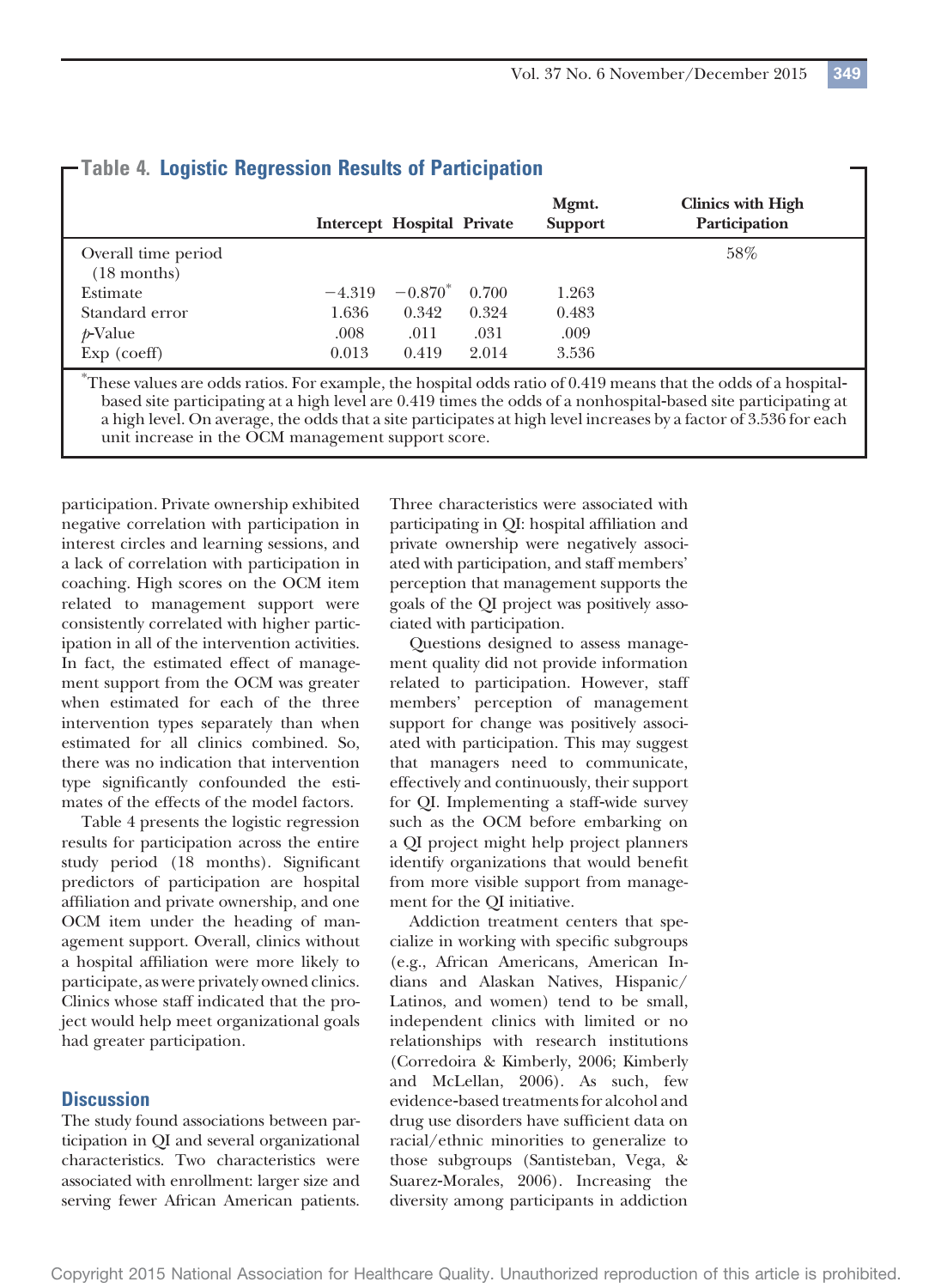treatment studies expands the generalizability of research, enhances external validity, and increases the applicability of the findings to clinical practice.

The underrepresentation of African Americans, women, and minorities in treatment protocols and randomized clinical trials continues to be an issue for researchers, but also for providers, because research on evidence‐based practices may be less useful to clinics serving these subgroups (Fiscella, Franks, Gold, & Clancy, 2000; Hanson, Leshner, & Tai, 2002; Hasnain‐Wynia et al., 2007; Murthy, Krumholz, & Gross, 2004; Nerenz, 2005). Even though these variables may be surrogates for other attributes of the populations served or the organizations serving them, the results underscore the need for researchers to make concerted efforts to recruit clinics that primarily serve racial and ethnic minorities.

Given the commitment of time and resources necessary to improve quality of care, it is perhaps not surprising that larger organizations were more likely to enroll in the study. Larger hospitals have been found to be more likely to have implemented QI principles, tools, or techniques (Alexander et al., 2006; Young, Charns, & Shortell, 2001). In this study, privately owned clinics participated more than governmental organizations. Public sector and governmental treatment organizations may have been less likely to commit resources to QI because of constrained budgets during the study period (2007–2009).

The results indicate that relating change activities to an organization's goal improves participation. The association strengthened when the change activities focused on increasing treatment capacity through either increased patient retention or admissions. This result provides support for a key QI principle: Focus change efforts on fixing a key organizational problem (Capoccia et al., 2007; Gustafson & Hundt, 1995).

#### Limitations and Challenges

Two constructs posed analytical challenges: participation itself and measuring how participation changes over time. We tested four measures of participation, seeking to identify the measure that most closely mimicked the actual behavior of the clinics. The measure we used assessed participation by clinic, without considering the number of staff at the clinic who took part, which allowed us to sort participation rates within each intervention. More research is needed on how best to measure participation in QI—specifically, which aspects of participation are most closely linked to improvement in outcomes?

The other challenge is measuring how participation changes over time. We focused on organizational readiness for change before the start of the study and how organizations prepared for change. It is possible that the OCM values after 9, 18, and 27 months would better explain participation, but we focused on baseline scores because response rates declined over time.

The absence of a standardized protocol to track a clinic from eligibility to enrollment is a limitation of the study. Without such a protocol, we were unable in all five states to track whether an eligible clinic attended a recruitment meeting and, if so, actually enrolled in the study. Future studies of organizational recruitment should include such a protocol.

Although NIATx 200 was a large study, it only represents 200 of the more than 14,000 outpatient treatment clinics in the United States. Hence, the lessons of this analysis may or may not translate to other payers and policy makers seeking to do QI research in addiction treatment, and among other types of outpatient clinics in healthcare.

#### Implications for Practice

Recruiting participants for QI studies and maintaining a commitment to project activities are ongoing challenges for organizational research and for managers in healthcare. Recruiting clinics that serve higher proportions of African Americans may take extra effort. This study shows that management support is important for QI success, and as such, reinforces the literature on organizational change. Building management support is a necessary part of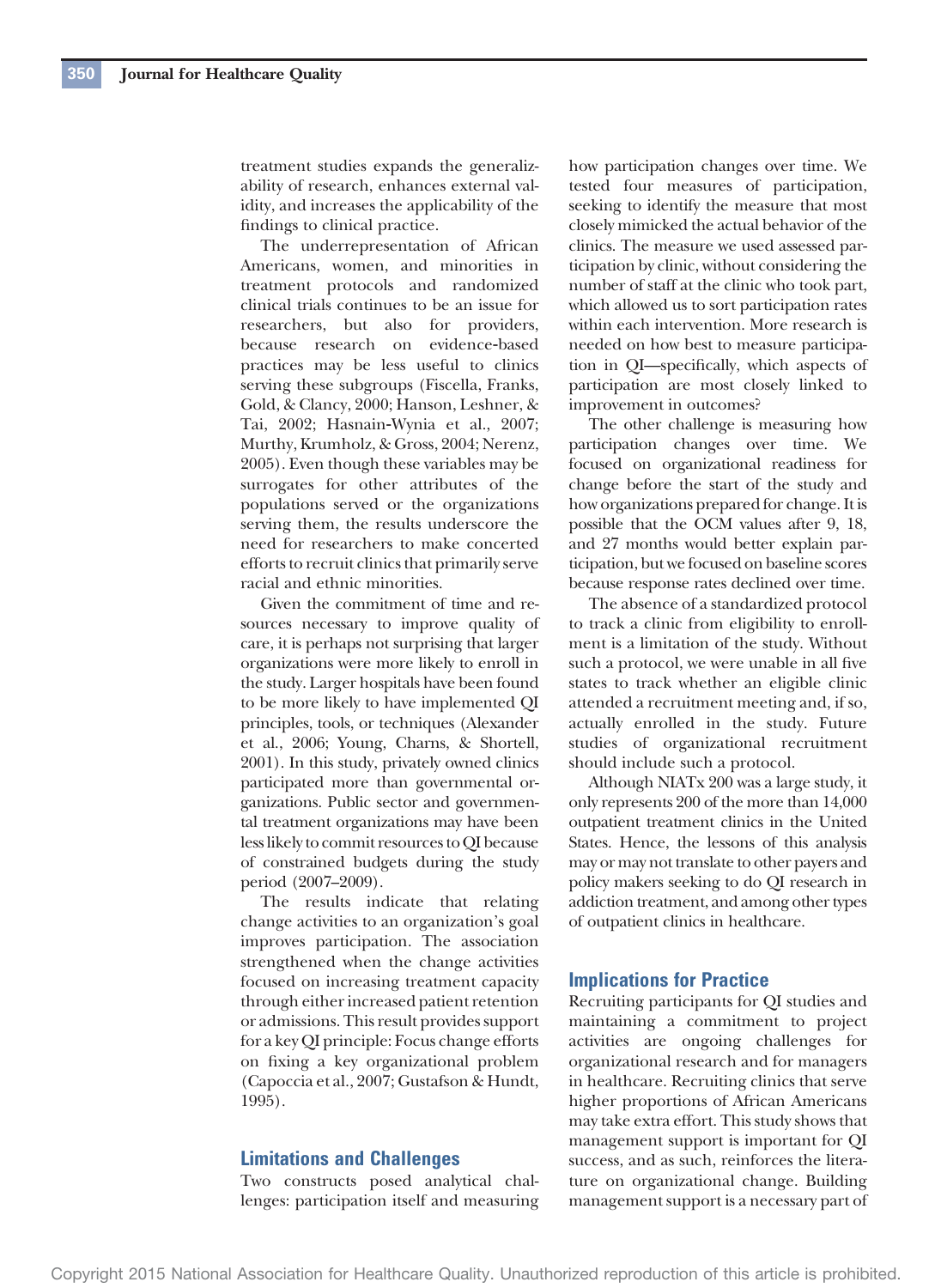QI in outpatient addiction treatment clinics. But how management support is measured also matters. This study measures management support quantitatively, in the context of the QI literature, and with an eye toward informing recruitment to and QI practices in addiction treatment settings.

### Acknowledgments

The NIATx 200 study was funded by the National Institute on Drug Abuse (R01 DA020832). Earlier versions of portions of the study were presented at the Addiction Health Services Research Conference in October 2011 and the Annual Meeting of the American Public Health Association in November 2012.

### References

- Alexander, J.A., Griffith, J., & Weiner, B. Quality improvement and hospital financial performance. Journal of Organizational Behavior 2006;27:1003–1102.
- Berwick, D.M. Disseminating innovations in health care. Journal of the American Medical Association 2003;289:1969–1975.
- Bloom, N., & Van Reenen, J. Measuring and explaining management practices across firms and countries. Quarterly Journal of Economics 2007;122:1351–1408.
- Capoccia, V.A., Cotter, F., Gustafson, D.H., Cassidy, E.F., Ford, J.H., II, & Madden, L., et al. Making 'stone soup': Improvements in clinic access and retention in addiction treatment. Joint Commission Journal on Quality and Patient Safety 2007;33:95–103.
- Corredoira, R.A., & Kimberly, J.R. Industry evolution through consolidation: Implications for addiction treatment. Journal of Substance Abuse Treatment 2006;31:255–265.
- Damschroder, L.J., Aron, D.C., Keith, R.E., Kirsh, S.R., Alexander, J.A., & Lowery, J.C. Fostering implementation of health services research findings into practice: A consolidated framework for advancing implementation science. Implementation Science 2009;4:50–64.
- Damschroder, L.J., & Hagedorn, H.J. A guiding framework and approach for implementation research in substance use disorders treatment. Psychol Addict Behav. 2011;25(2):194–205.
- Ducharme, L.J., Knudsen, H.K., Roman, P.M., & Johnson, J.A. Innovation adoption in substance abuse treatment: Exposure, trialability, and the clinical trials network. Journal

of Substance Abuse Treatment 2007;32: 321–329.

- Fields, D., & Roman, P.M. Total quality management and performance in substance abuse treatment centers. Health Services Research 2010;45:1630–1650.
- Fiscella, K., Franks, P., Gold, M.R., & Clancy, C.M. Inequality in quality: Addressing socioeconomic, racial, and ethnic disparities in health care. Journal of the American Medical Association 2000;283:2579–2584.
- Ford, J.H., II, Green, C.A., Hoffman, K.A., Wisdom, J.P., Riley, K.J., & Bergmann, L., et al. Process improvement needs in substance abuse treatment: Admissions walk‐ through results. Journal of Substance Abuse Treatment 2007;33:379–389.
- Gustafson, D.H., & Hundt, A.S. Findings of innovation research applied to quality management principles for health care. Health Care Management Review 1995;20: 16–33.
- Gustafson, D.H., Quanbeck, A.R., Robinson, J.M., Ford, J.H., II, Pulvermacher, A., & French, M.T., et al. Addiction 2013;108: 1145–1157.
- Gustafson, D.H., Sainfort, F., Eichler, M., Adams, L., Bisognano, M., & Steudel, H. Developing and testing a model to predict outcomes of organizational change. Health Serv Res. 2003;38(2):751–776.
- Hanson, G.R., Leshner, A.I., & Tai, B. Putting drug abuse research to use in real‐life settings. Journal of Substance Abuse Treatment 2002;23:69–70.
- Hasnain‐Wynia, R., Baker, D.W., Nerenz, D., Feinglass, J., Beal, A.C., & Landrum, M.B., et al. Disparities in health care are driven by where minority patients seek care. Archives of Internal Medicine 2007;167:1233–1239.
- Horgan, C., & Merrick, E. Services research in the era of managed care. In Galanter, M. (Ed.), Recent developments in alcoholism 2001; (Vol. 15, pp. 241–263). New York: Kluwer Academic/Plenum Publishers.
- Johnson, A., & Roman, P. Predicting closure of private substance abuse treatment facilities. Journal of Mental Health Administration 2002; 29:115.
- Kaplan, H.C., Brady, P.W., Dritz, M.C., Hooper, D.K., Linam, W.M., & Froehle, C.M., et al. The influence of context on quality improvement success in health care: A systematic review of the literature. Milbank Quarterly 2010;88:500–559.
- Kimberly, J.R., & McLellan, A.T. The business of addiction treatment: A research agenda. Journal of Substance Abuse Treatment 2006;31: 213–219.
- Knudsen, H.K., Ducharme, L.J., & Roman, P.M. The adoption of medications in substance abuse treatment: Associations with organizational characteristics and technology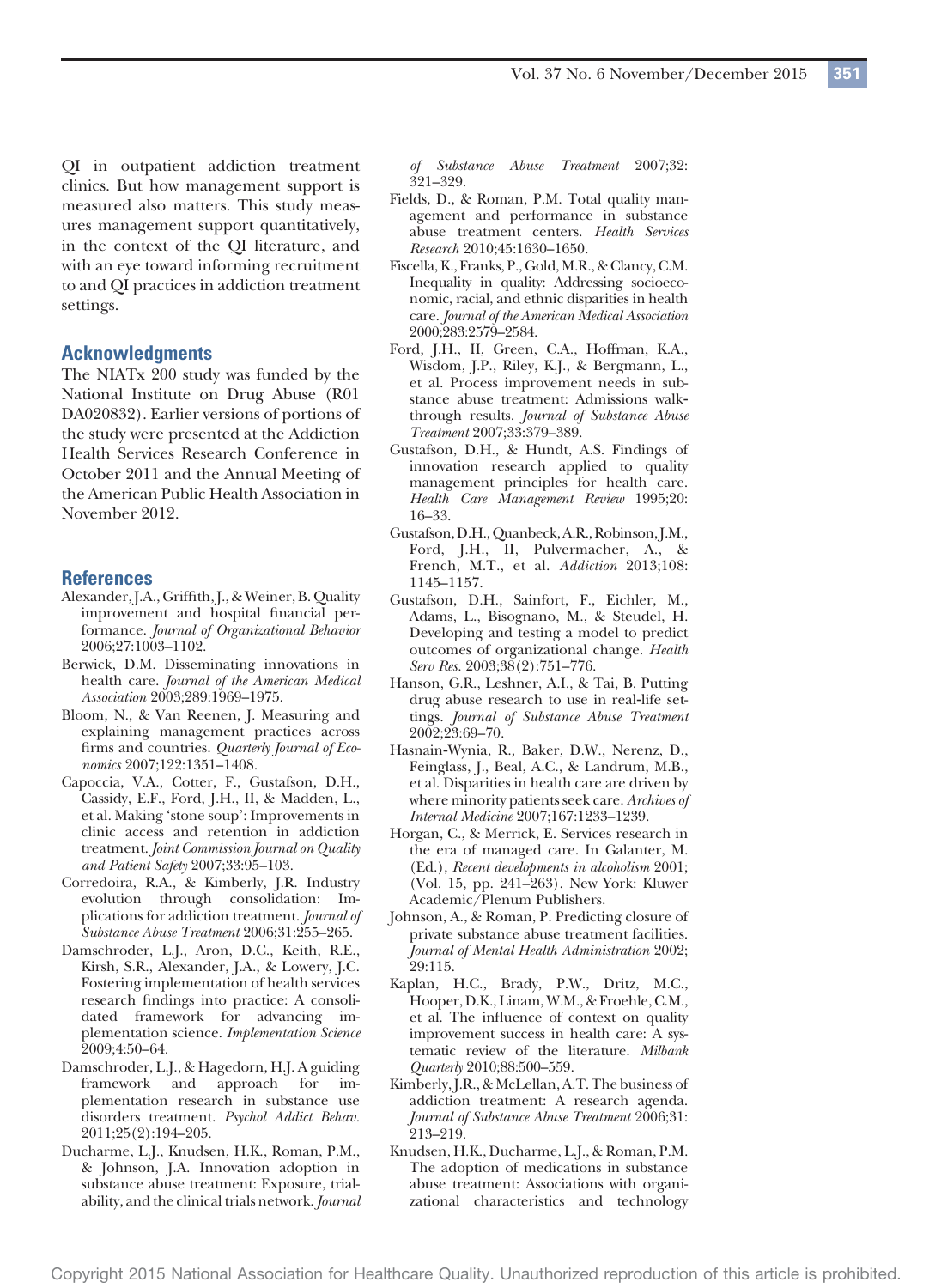clusters. Drug and Alcohol Dependence 2007;87: 164–174.

- Knudsen, H.K., & Roman, P.M. Modeling the use of innovations in private treatment organizations: The role of absorptive capacity. Journal of Substance Abuse Treatment 2004;26: 51–59.
- McConnell, K.J., Hoffman, K.A., Quanbeck, A., & McCarty, D. Management practices in substance abuse treatment programs. Journal of Substance Abuse Treatment 2009;37: 79–89.
- McGlynn, E.A., Asch, S.M., Adams, J., Keesey, J., Hicks, J., & DeCristofaro, A., et al. The quality of health care delivered to adults in the United States. New England Journal of Medicine 2003;348:2635–2645.
- McLellan, A.T., Carise, D., & Kleber, H.D. Can the national addiction treatment infrastructure support the public's demand for quality care? Journal of Substance Abuse Treatment 2003;25:117–121.
- Murthy, V.H., Krumholz, H.M., & Gross, C.P. Participation in cancer clinical trials: Race‐, sex-, and age-based disparities. Journal of the American Medical Association 2004;291: 2720–2726.
- Nerenz, D.R. Health care organizations' use of race/ethnicity data to address quality disparities. Health Affairs 2005;24:409–416.
- Olsson, J.A., Lic, T., Ovretveit, J., & Kammerlind, P. Developing and testing a model to predict outcomes of organizational change. Quality Management in Health Care 2003;12:240–249.
- Quanbeck, A.R., Gustafson, D.H., Ford, J.H., II, Pulvermacher, A., French, M.T., & McConnell, K.J., et al. Disseminating quality improvement: Study protocol for a large cluster randomized trial. Implementation Science 2011;6:44.
- Rogers, E.M. 2003. Diffusion of innovations (5th ed.). New York: The Free Press, a Division of Simon & Schuster, Inc.
- Roman, P.M., Abraham, A.J., Rothrauff, T.C., & Knudsen, H.K. A longitudinal study of organizational formation, innovation adoption, and dissemination activities within the National Drug Abuse Treatment Clinical Trials Network. Journal of Substance Abuse Treatment 2010;38(Suppl 1), S44–S52.
- Santisteban, D., Vega, R.R., & Suarez-Morales, L. Utilizing dissemination findings to help understand and bridge the research and practice gap in the treatment of substance abuse disorders in Hispanic populations. Drug and Alcohol Dependence 2006; 84S:S94–S101.
- Shortell, S.M., O'Brien, J.L., Carman, J.M., Foster, R.W., Hughes, E.F., & Boerstler, H., et al.Assessing theimpact of continuous quality improvement/total quality management:

Concept versus implementation. Health Services Research 1995;30:377–401.

- Substance Abuse and Mental Health Services Administration (SAMHSA). (2012a). Results from the 2011 National Survey on Drug Use and Health: Summary of National Findings, NSDUH Series H-44, HHS Publication No. (SMA) 12– 4713. Rockville, MD: Substance Abuse and Mental Health Services Administration.
- Substance Abuse and Mental Health Services<br>Administration (SAMHSA). (2012b). Administration National Survey of Substance Abuse Treatment Services (N‐SSATS): 2011. Data on Substance Abuse Treatment Facilities, BHSIS Series: S‐64, HHS Publication No. (SMA) 12–4730. Rockville, MD: Substance Abuse and Mental Health Services Administration, Table 4.
- Wisdom, J.P., Ford, J.H., Hayes, R.A., Hoffman, K., Edmundson, E., & McCarty, D. Addiction treatment agencies' use of data: A qualitative assessment. Journal of Behavioral Health Services and Research 2006;33: 394–407.
- Young, G.J., Charns, M.P., & Shortell, S.M. Top manager and network effects on the adoption of innovative management practices: A study of TQM in a public hospital system. Strategic Management Journal 2001;22: 935–951.

#### Authors' Biographies

Kyle L. Grazier is the Richard Carl Jelinek Professor of Health Management and Policy, Chair of the Department of Health Management and Policy, and professor of Psychiatry. Her research examines financing and payment policies for behavioral health services, and financial models for integrating behavioral health and primary care services.

Andrew Quanbeck is a systems engineer dedicated to improving the quality of healthcare. Dr. Quanbeck was responsible for managing the data collection, implementation, and evaluation in the NIATx 200 research study. He holds a Ph.D. in Health Systems Engineering from the University of Wisconsin‐Madison.

John Oruongo is a graduate student in statistics, and in industrial and systems engineering. His research is in applying stochastic and statistical approaches to healthcare delivery to patients. Presently, he is working on modeling the ideal point to intervene with care management to reduce hospitalization and rehospitalization.

Jim Robinson is director and Senior Scientist at CHSRA with 36 years of experience as an actuary and 24 years as a statistician. He has served as PI and Senior Staff on projects to develop and implement quality indicator calculations and reporting systems for nursing homes,